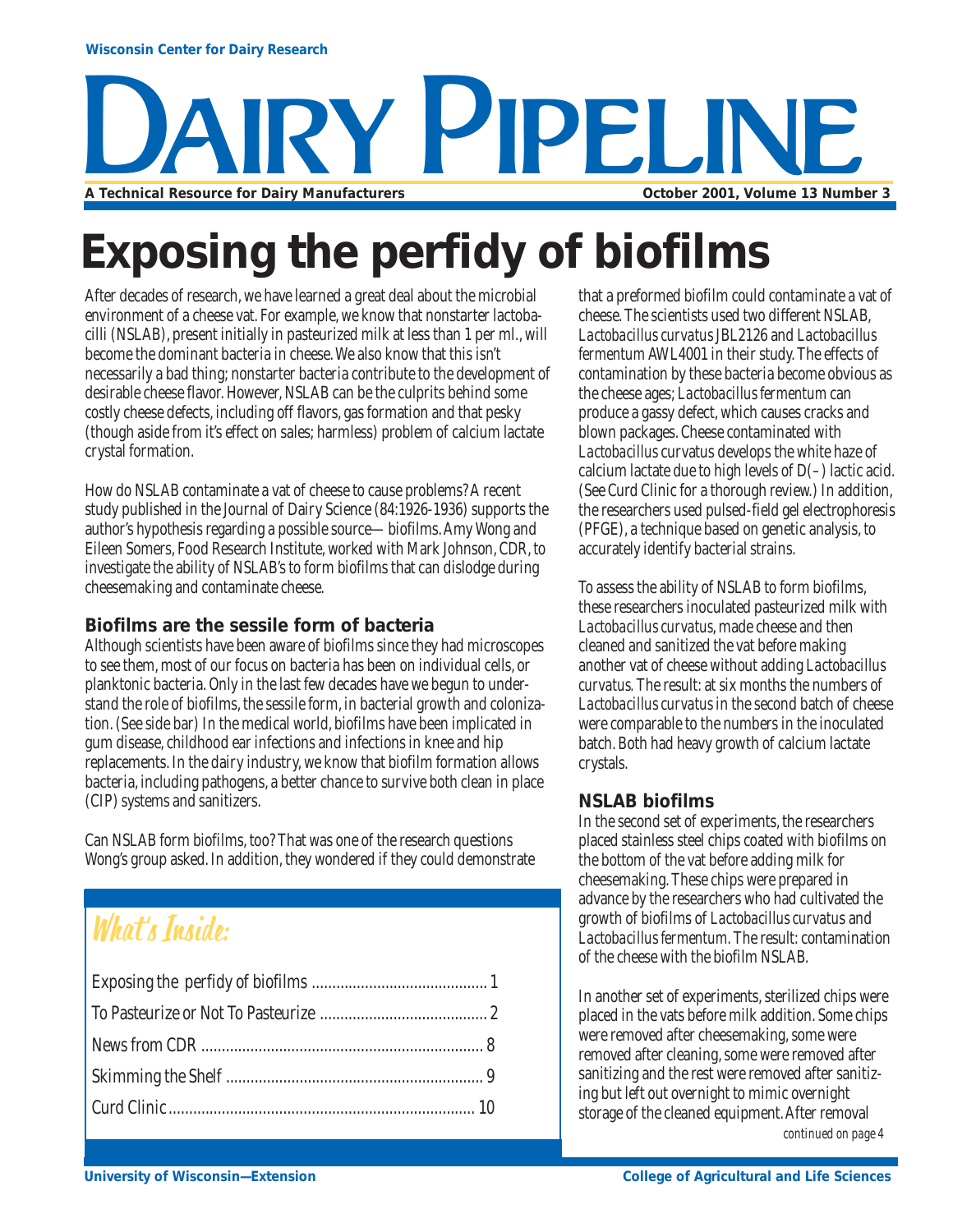### **To Pasteurize or Not To Pasteurize (Cheese Milk) —That is the Question**

*Rusty Bishop, Ph.D., Director, Wisconsin Center for Dairy Research*

The cheese industry continues to be faced with the decision of how to treat their cheese milk prior to manufacture. Do I make cheese from raw milk, heat-treated milk, or pasteurized milk? What are my considerations? How will this affect the flavor, texture, functionality, safety, and/or quality of my cheese? Does this decision depend on the type of cheese being manufactured? What do my buyers prefer? What do my consumers prefer? How will this influence my marketing? How will this influence product liability? What is the ultimate "image" of my product?

These are definitely considerations every cheesemaker must take into account when such a decision is made. There have been numerous articles, and a few testimonials (some paid for), regarding the virtues of raw milk cheese. There are just as many articles supporting a heat treatment of some sort, whether it be a non-specified heat-treatment, a specified timed and sealed heat-treatment, or a certified pasteurization treatment. The utmost consideration must be the health and safety of consumers. It is crucial that the information used to make these decisions be sciencebased, but also take into account present industry practices.

The consideration of present industry practices must be based on true numbers and properly defined treatments. At least 95% of U.S. cheese is manufactured from pasteurized milk. Certain advocates would have you believe the other 5% of cheese is made from raw milk. Legally, this is a true statement, but, technically, this statement is incorrect. Of the remaining 5%, 4.9% is heat-treated and less than 0.1% of U.S. cheeses are made from untreated raw milk.

#### **Code of Federal Regulation**

Presently, the CFR mandates, "If the dairy ingredients used are not pasteurized, the cheese is cured at a temperature of not less than 35ºF for at least 60 days." Therefore, this 60-day aging requirement includes heattreated and true raw milk cheeses. We must also investigate the reasons for each of the treatments or non-treatments of milk for cheesemaking. Raw cheese milk and heat-treated milk cheese proponents argue that this milk is necessary for proper flavor development and texture. Others state they have conclusive evidence, especially with hard, ripened cheeses, that this can be accomplished with the use of starter adjuncts and other technologies available to the industry. (This may not be true for a small, select group of mold-ripened, soft cheeses.) Mandated pasteurization is viewed by a large portion of the manufacturers as necessary to insure the health and safety of the food. There is also the portion of "non-standardized" cheeses that are manufactured that are not specifically covered by the CFR 133 regulations. These products, however, are covered by the CFR in 1240.61, which states, "Mandatory pasteurization for all milk and milk products in final package form intended for direct human consumption."

Where do we as an industry turn? What technologies are available to insure targeted product quality and attributes, and safety parameters (as determined by regulatory agencies, manufacturers, and the consuming public)? There has been much work undertaken in Europe and the U.S. on

The consideration of present industry practices must be based on true numbers and properly defined treatments."  $^{\prime\prime}$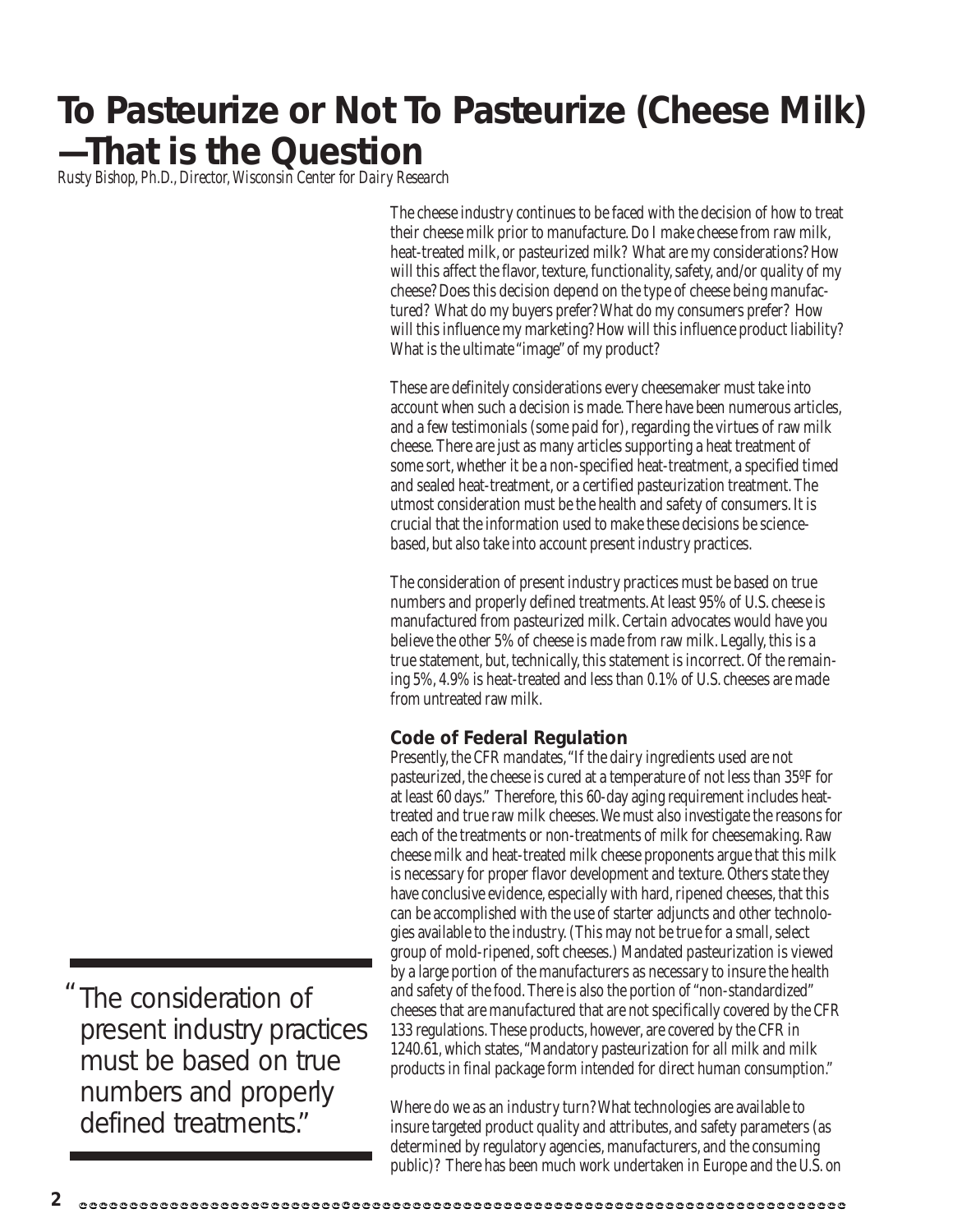"alternate technologies" which could replace pasteurization or minimize the severity of necessary heat treatments. These include bactofugation, high pressure, irradiation, microfiltration, pulsed electric field, ultrasonication, and hurdle technology (a combination of treatments with and without heat). It is likely that each of these would be used in combination with a specified heat treatment to assure all product attributes and safety parameters required.

Ongoing work within the Codex Committee on Food Hygiene is attempting to define crucial terms such as, "Appropriate Level of Public Health Protection" and "Food Safety Objectives." These will become the basis for international trade of food and will ultimately be defined by the country of manufacture and the country of sale. These may be defined as "equivalent to pasteurization" by some countries, and "causing an 'acceptable' number of illnesses" by others. What are our Food Safety Objectives and what do we define as the Appropriate Level of Public Health Protection?

Each of the three possibilities for cheese milk (raw, heat-treated, and pasteurized) may fit this situation, with certain critical accompanying considerations. If raw milk cheese is manufactured, how do we assure the consuming public the milk utilized was of the highest quality and safety that would present zero risk? A signed affidavit from a producer stating assurance of certain practices is definitely NOT adequate. If it were, we would no longer need any regulatory oversight of industry as they could all just sign a piece of paper and be done with it. France has a raw milk and farm quality program ("Happy Cow") to provide these assurances, but the reported cases of food-borne illnesses for raw milk cheeses in that country would lead one to believe that it is not working. Maybe the issue comes down to a "truth in labeling" issue of making the consumer aware they are consuming a cheese made from raw milk or heattreated milk or pasteurized milk, and potential risks involved with each. As mandated for unpasteurized juices,"WARNING: This product has not been pasteurized and, therefore, may contain harmful bacteria that can cause serious illness in children, the elderly, and persons with weakened immune systems."

#### **Hurdle technology**

This route also demands a definition for "heat-treated" milk used for cheesemaking. This would require a specific time/temperature combination delivered within a timed and sealed system. For each sub-pasteurization treatment, there would also be an aging requirement as part of the "hurdle technology" approach. Each step in the process (farm to consumer) would be responsible for reducing the potential pathogen load in a product to an acceptable level (zero in the U.S.) for consumption.

This discussion leads us to a possible solution which has 3 possibilities of milk treatment, or not, for cheesemaking:

#### **Pasteurized milk**

timed and sealed system no aging requirement (other than specified cheeses)

#### **Heat-treated milk**

>148ºF, 16 seconds, but less than pasteurization timed and sealed system 60-day aging requirement

#### **Raw milk**

heat-treatment less than"heat-treated" no system requirements relative to timing/sealing 60-day aging requirement labeling requirement similar to that for unpasteurized juices (stated earlier)



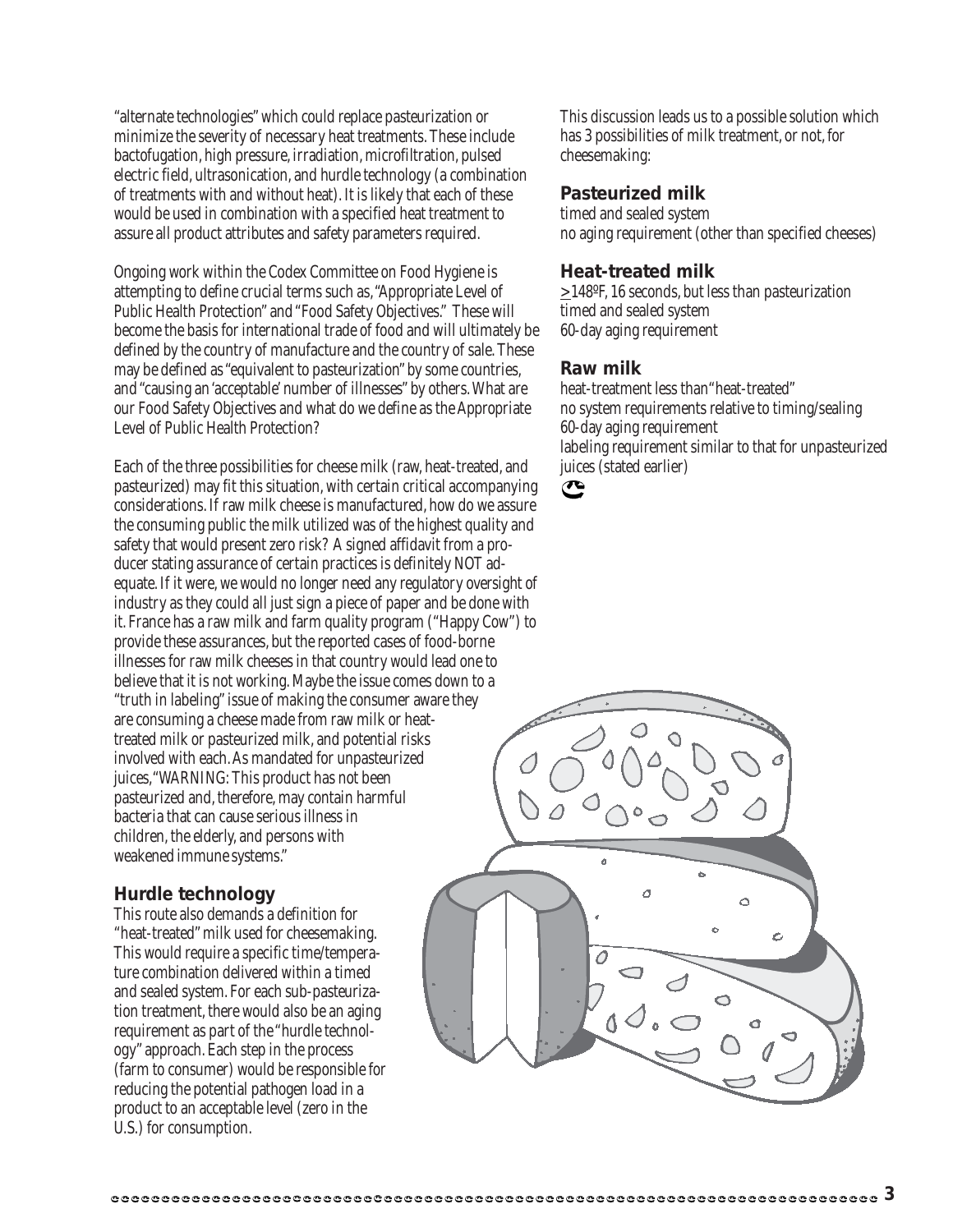#### **References**

C. K. Bower, M.A. Daeschel, and J. McGuire, J. Dairy Sci. 81:2771-2778. Protein Antimicrobial Barriers to Bacterial Adhesion

S. H. Flint, H. van den Elzen, J.D. Brooks, and P.J. Bremer. Int. Dairy Journal 9, 429-436 Removal and Inactivation of Thermo-resistant Streptococci Colonising Stainless Steel

M. E. Mittelman, J Dairy Sci 81:2760-2764 Structure and Functional Characteristics of Bacterial Biofilms in Fluid Processing Operations

E. B. Somers, M. E. Johnson, A.C. L. Wong, J. Dairy Sci. 84:1926-1936. Biofilm Formation and Contamination in Cheese by Nonstarter Lactic Acid Bacteria in the Dairy Environment



*Stainless steel harboring an early stage biofilm of Listeria monocytogenes*

from the vat, the researchers attempted to harvest and grow bacteria from all the chips—looking for evidence of living bacteria. The result: total lactic acid bacteria numbers, mostly starter culture, decreased after each cleaning step, with the biggest decrease after scrubbing. However, the starter culture and the two experimental strains all showed some tolerance for chlorine and heat.

After analyzing the data here's what they concluded: NSLAB, common contaminants of cheese, can live in biofilms that survive the cleaning process to dislodge and contaminate cheese. One of the most surprising findings was the small number of microorganisms that can grow enough to contaminate cheese. Stainless steel chips were prepared with *Lactobacillus curvatus* biofilms of varying bacterial levels and placed in the vat before cheesemaking. The lowest counts,  $(7.2 \log_{10} c \text{ft total})$ , assuming all bacteria were dislodged, produced a concentration of 2  $log_{10}$ cfu/ml in the cheesemilk. This was enough to assure growth of calcium lactate crystals in four month old Cheddar cheese.

#### **A single inoculated square contaminates the vat**

Although they did not include this finding in their study (they hadn't repeated it yet), Wong and her collaborators were surprised to find that a single inoculated square placed in the vat was able to contribute a contaminant. Thus, fewer than 30 cells per ml of milk, a very low load, could eventually compete with the starter culture and show up in the cheese. Think of it this way, an area of biofilm roughly comparable to the size of a handprint could potentially contaminate an entire double-o cheese vat.

Dr. Wong emphasizes that, "These nonstarter bacteria are everywhere in the plant environment. We found some on equipment surfaces and later found the same strain in the cheese." She suggests a holistic approach to the problem that would include more frequent and thorough cleaning. Right now, the best way to handle biofilms is to work at preventing their formation. According to Wong, "Biofilms are an insidious problem because they are mostly invisible. But if you can see it, then it is *really* a problem."

Scientists are actively working on methods to control biofilm attachment. One approach is to develop something that is able to coat a surface and disrupt attachment. Bower et al have suggested that applying antimicrobial proteins to surfaces might inhibit attachment, particularly if enzymes designed to retain activity could be developed. A group of researchers from New Zealand (Flint et al) found that "Proteolytic enyzmes removed more biofilm cells of thermo-resistant streptococci than cleaning chemicals routinely used in dairy manufacturing plants."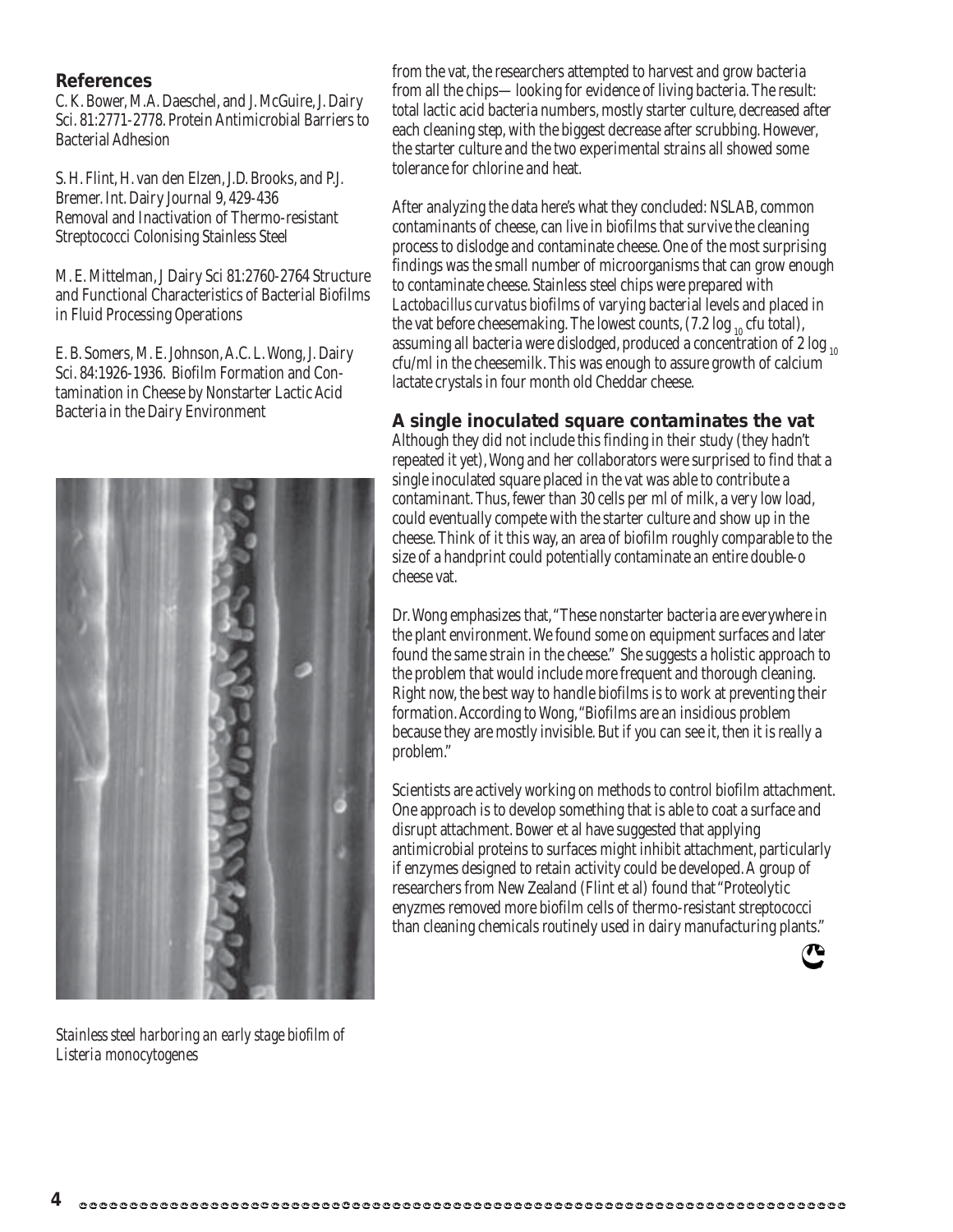### **The benefits behind the communal nature of biofilms**

From ants to prairie dogs to humans, individuals interacting and working together as a community present a familiar concept we know and understand. Now it turns out that is a common scenario in the bacterial world, too.

For decades bacteria have been labeled primitive; seen only as unicellular organisms struggling to survive on their own. This idea is now evolving to a concept of a bacterial life that includes a community able to communicate, coordinate growth and even remove waste products. Scientists suspect that these bacterial shelters, or biofilms, offer a protective environment because the bacteria are embedded in a polysaccharide matrix, essentially a sugary slimy structure that they produce. If you've been to Yellowstone National Park then you have seen biofilms in the natural world; the colorful biofilm scum in the geyser pools may have been growing for hundreds of years. Other evidence of long established biofilm communities can be found in marshes and swamps. Indeed, biofilms, also known as the sessile form of bacterial life, may be a more common mode of existence than the single, or planktonic, form.

#### **Organized communities**

Because these large groupings of bacteria are easily seen with the naked eye, we have been aware of biofilms since the first primitive microscopes. But it has only been in the last few decades that scientists have realized biofilms are a major component in bacterial life, and in fact, a very organized one. Mittleman describes a threestage process of biofilm formation that begins when an organic conditioning film quickly coats a surface. In a dairy processing plant, milk proteins and minerals can easily provide an organic film. During the second stage, single bacterial cells serve as primary colonizers by attaching to the film and forming a community, the third stage, which is held together by a self-produced polymeric matrix. The structures that form in a mature biofilm include channels for circulating nutrients and regions that exhibit different patterns of gene expression. Some researchers suggest that critical cell densities lead to an increase in chemical signals able to then trigger expression of genes directing the architecture of biofilm formation.

Scientists originally thought that it was the slimy structure around a biofilm that protected it from assault, resisting the effects of antibiotics, drugs and chemicals. But now they suspect several factors are at work and the communal nature of a biofilm is one that Biofilms may be a more " common mode of existence than the single form of organism life."

plays an active role in resistance. For example, bacteria produce an enzyme that can inactivate hydrogen peroxide. A lone cell can't produce enough to save itself, but a group might be able to pool resources by making enough to protect the community. Right now scientists are just trying to understand the biofilm phenomenon, learning how to control, disrupt, or perhaps harness them are tasks for the future.

*Thanks to Amy Wong, Ph.D. for the use of the biofilm photos.*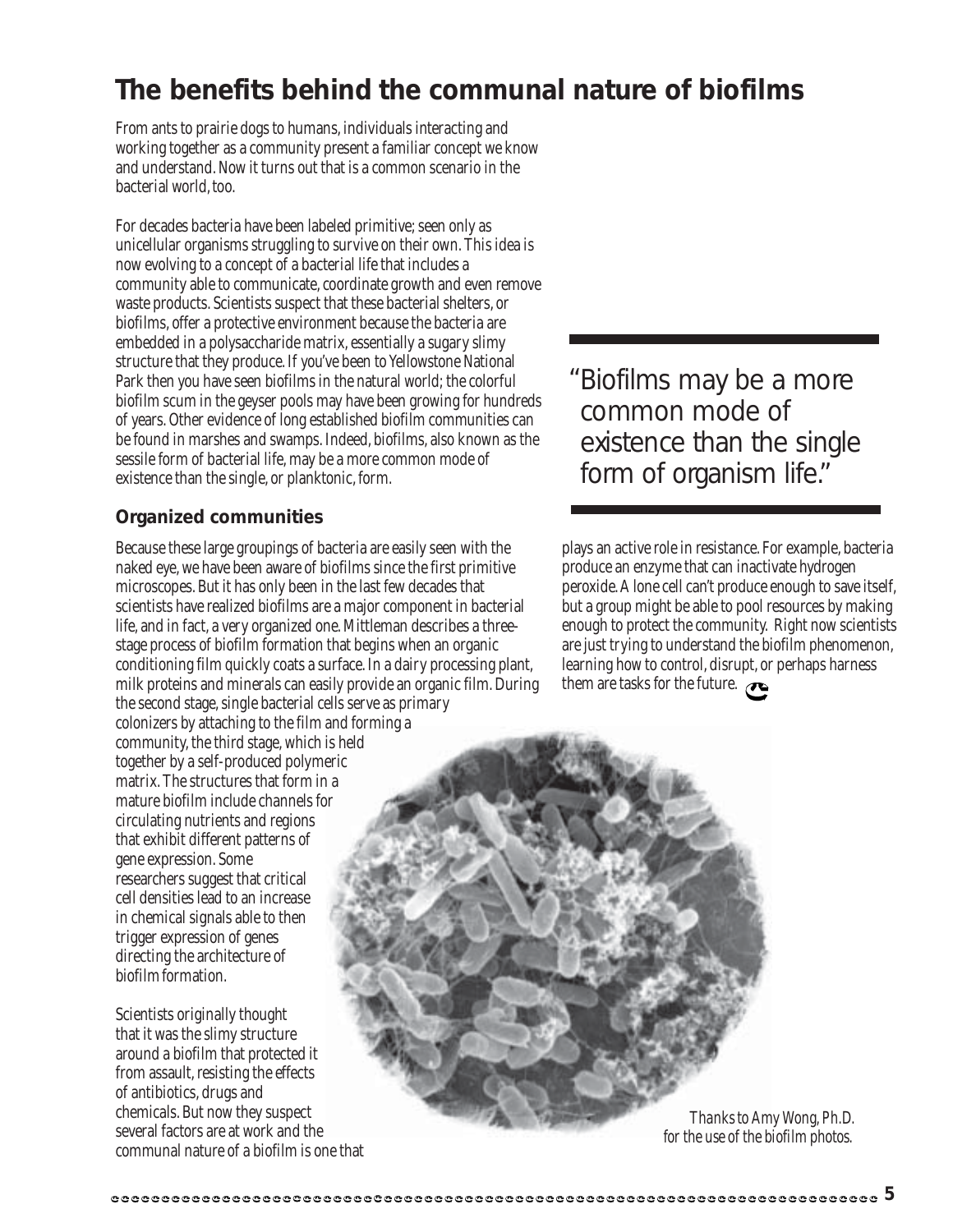### **Farmstead Focus**

#### **Wisconsin Farm Center Awarded Grant**

Norm Monsen, Wisconsin Farm Center at the Department of Agriculture, Trade, and Consumer Protection recently announced success in the grant application arena. The US Department of Agriculture awarded Wisconsin's Farm Center a grant from the Federal State Marketing



Improvement program to develop farmstead dairy systems. Successful farmstead dairy operators, farmers, DATCP employees, and interested UW Extension representatives will serve on the steering committee that will administer the grant. Expect to see a continuation of the Farmstead Dairy Field Days and some serious web site development in the future.

DATCP's Farm Center will be continuing to build on their successes—a series of Field Days generously hosted by people who have fared well in the farmstead dairy world. On September 11th Bob Wills of Cedar Grove Cheese in Plain, Wisconsin brought his cheese "partners" together to share their experience with a group interested in some aspect of a farmstead operation. Wills' five licensed cheesemakers, including one loyal employee who has worked there since 1956, make more than the cheese for Cedar Grove. They also are involved with producing cheese for a rabbi, a farmer who markets his own cheese, a group of farmers who graze their cows and have documented that the milk they use for cheese is high in CLA. (See the book review on page 8.)

In addition, Mike Gingrich, a newcomer to cheesemaking who took the Best of Show Award at

the American Cheese Society this summer, makes cheese at the Cedar Grove plant on summer weekends.

If you are interested in learning more about Wisconsin's Farmstead Cheese movement, call Norm Monsen at the Wisconsin Farm Center, 1- 800-942-2474

*Gathering information at the Farmstead Dairy Field Day at Cedar Grove Cheese*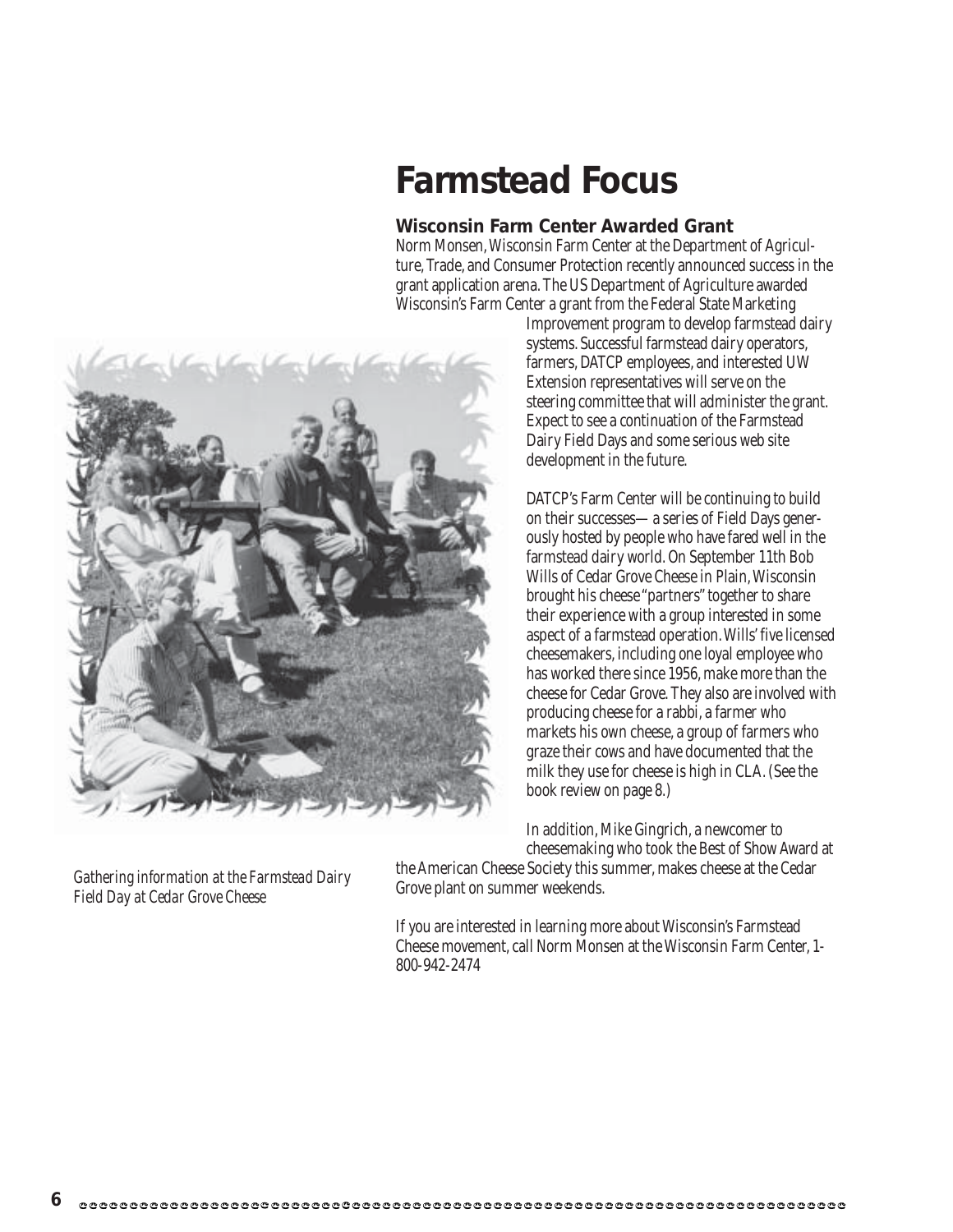

*Mike Gingrich was awarded the top honor, Best of Show, at the American Cheese Society this summer. He makes his cheese at Cedar Grove Cheese Company.*

*Cedar Grove hosted the Farmstead Dairy Field Day on September 11, 2001*

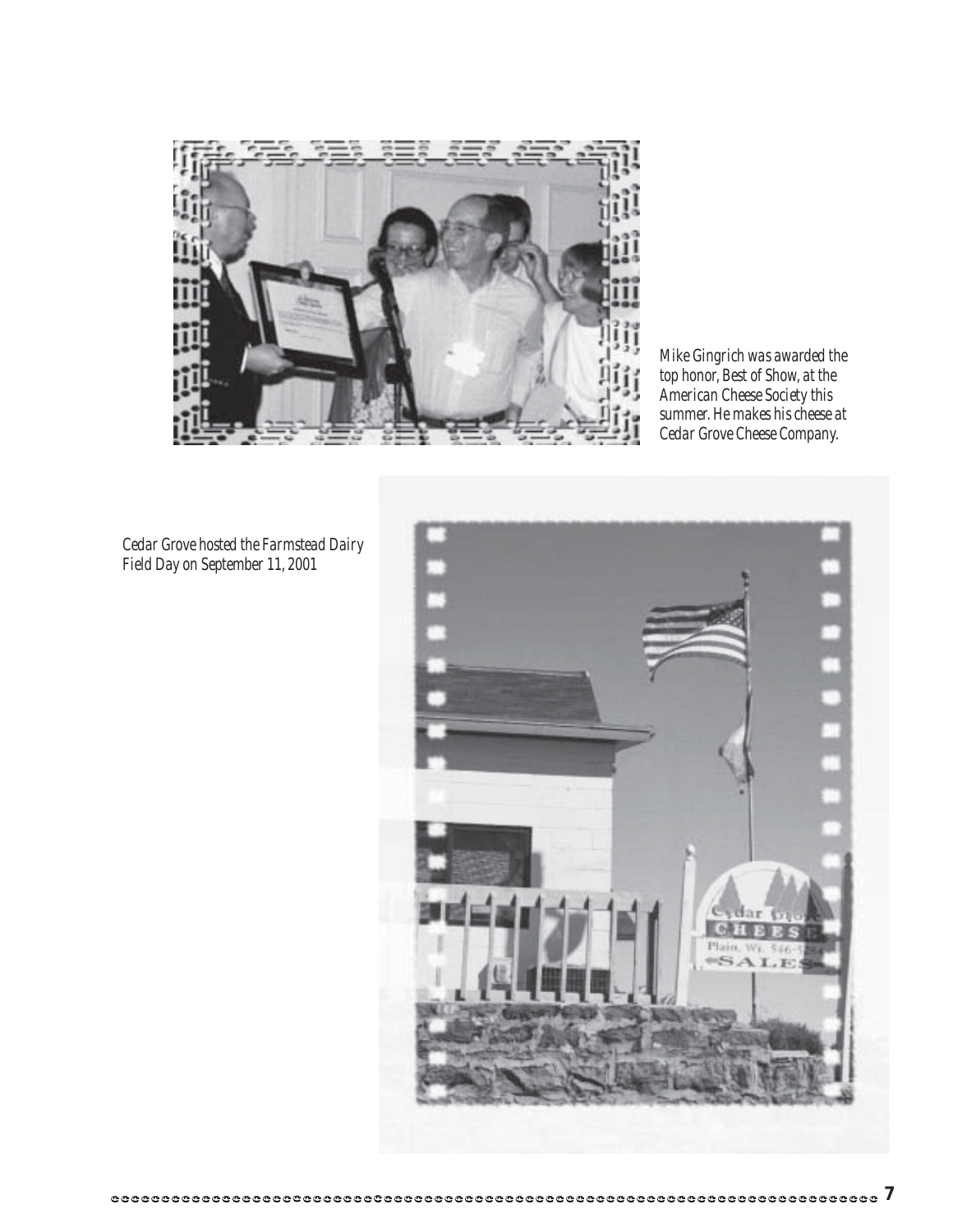### News from CDR

CDR welcomes two new food scientists to the fold; Alice Ping and Margaret Lubbers. After earning a Bachelor of Science in Food Engineering from South China University of Technology, Alice completed a Master of Science in Food Science from Pennsylvania State University. She brings both a strong interest and a broad background in sensory analysis and evaluation, timely skills for CDR research projects.

If you have been involved in any projects with CDR down in the pilot plant then you might have already met Margaret Lubbers. She works closely with John Jaeggi, coordinator of CDR's Cheese Applications program and Bill Hoesly, research cheesemaker. Margaret draws on her diverse dairy background; years of experience as technical service director of quality assurance/research and development for a dairy manufacturer and her education in Food Science at the University of Minnesota, and Masters in Business Administration from Eastern Illinois University.

### From the Department of Food Science

As of July 1, 2001, Professor Bill Wendorff took on the responsibility of Chair of the Department of Food Science. He follows the reign of Jim Steele, who is resuming his research and teaching program. Bill brings ample administrative experience; over the past 12 years he has developed and coordinated 11 different short courses for the dairy industry. In addition, Bill has conducted an applied research program focused on physical and sensory problems in cheese and regulatory and environmental issues in the dairy industry.

Scott Rankin, assistant professor, is the newest member of the Department of Food Science. Scott established a major extension program at the University of Maryland before moving on to Madison to continue outreach to the dairy industry. His extension niche here includes fluid milk, ice cream and cultured products. Scott's research program will focus on the sensory properties of dairy products and frozen desserts.

Assistant professor John Lucey was awarded the 2001 Foundation Scholarship Award from the American Dairy Science Association in July, 2001. John is well known for his research on the rheology and gelation of milk proteins. He is currently investigating molecular interactions during the melting of cheese.

Achyuth Hassan, UW Food Science graduate student under Dr. Lucey, won the ADSA graduate student paper competition with his presentation "Development of two analytical methods to quantify the concentrations of insoluble and soluble calcium in Cheddar cheese".



*Margaret Lubbers*



*Alice Ping*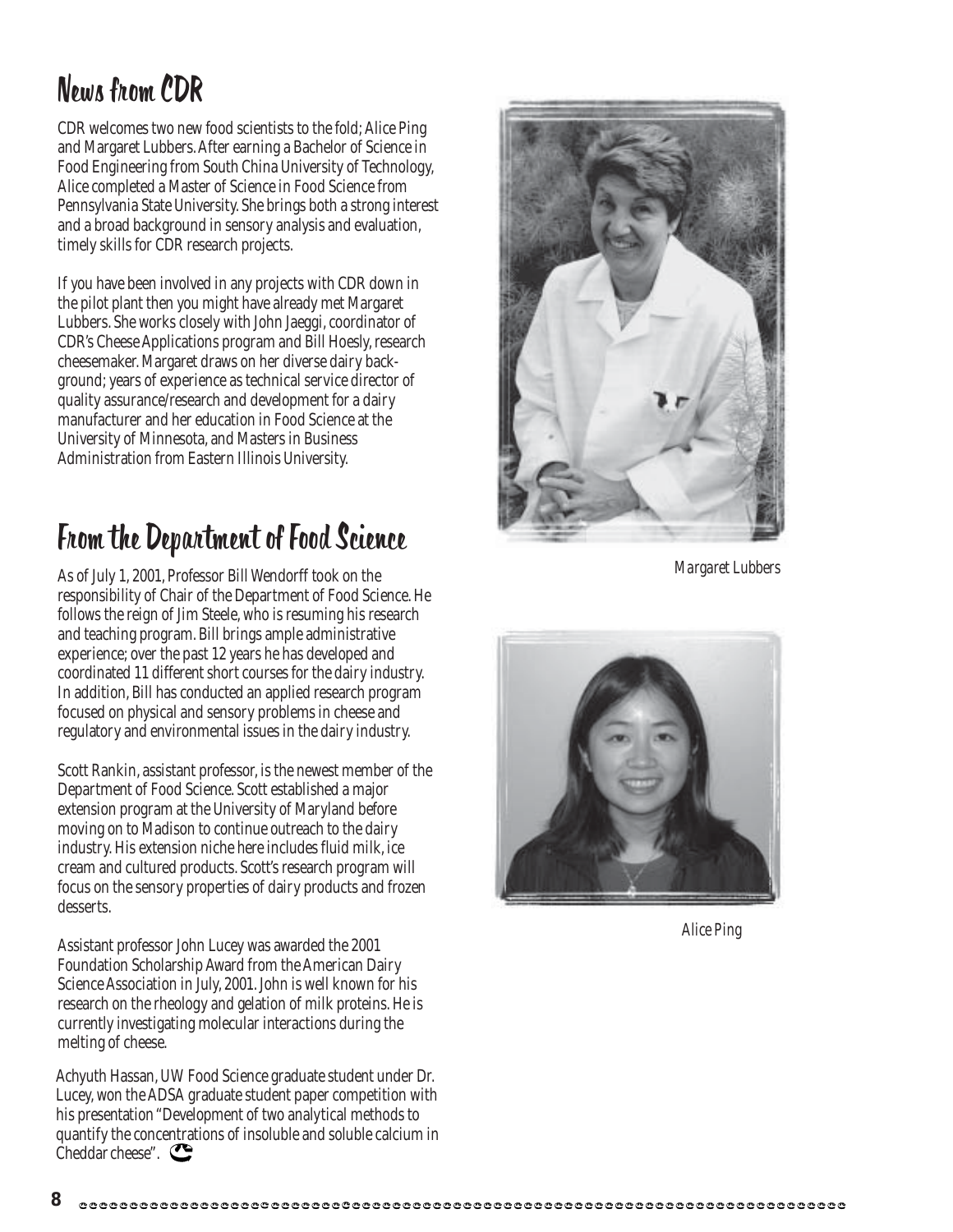

#### **The Omega Diet by Artemis O. Simopoulos, M.D. and Jo Robinson**

I'm always skeptical of diets that make enthusiastic claims to solve or improve chronic health problems and the Omega Diet makes its share of pronouncements that brought out the skeptic in me. However, this book helped me learn about types of essential fatty acids in the diet, and the differences between them.

For years we have all heard about Mediterranean diets that may protect against the cardiovascular diseases rampant in the United States. I knew fish oil was supposed to be good for me, and in the last few years the trans fatty acids in magarine spreads were supposed to very bad. I wasn't sure why. After reading Simopoulos's book, I feel that I can at least formulate questions. (Then I'll go to the scientific literature and sort through the studies.)

It turns out that the "healthy" Mediteranean diet is best exemplified by the food habits of the people living on the Greek island of Crete. According to Simopoulos, in the 1960's a fifteen-year study revealed that "men from Crete were healthier than all the other 12,000 men surveyed in seven quite different countries—Greece, Italy, the Netherlands, Finland, Yugoslavia, Japan and the United States." The men from Crete really stood out; compared to Americans they had half the cancer deathrate and one–twentieth of the mortality from coronary artery disease.

Simopoulos grew up on the Greek island of Crete and went to college in the United States, so she experienced first hand the differences between the two cultures and the corresponding diets. She believes that the ratio of essential fatty acids (EFA's) in the Crete diet explain the beneficial effect on the cardiovascular system.

Omega 3 fatty acids are the stars of this approach, which include monosaturated oils like olive oil and canola oil and polyunsaturated oils like fish oil, flaxseed oil and walnut oil. But guess what, you don't have to give up butter!Simopoulos recommends mixing it with canola oil or olive oil to form a spread.

According to this book, it is the ratio of omega 6 fatty acids (like corn oil, peanut oil, safflower oil, cottonseed oil, etc.) to omega 3 fatty acids that is totally out of whack in the typical American diet. Simopoulos notes that, as we evolved during the Paleolithic era, the ratio of omega 6 to omega 3 EFA's was less than 4 to 1. Today, many of us have gone overboard, ingesting fourteen to twenty times more omega 6 than omega 3 fatty acids. We are upsetting the optimal balance of fatty acids developed in our formative evolutionary years.

What is really missing from this book is a chapter on conjugated linoleic acid, or CLA. Some researchers have been impressed by the anti-cancer benefits of this omega 6 fatty acid which is found in many dairy products. Grass fed cows produce milk with even higher levels of CLA, which do find their way into the cheese made from this milk.

Curious about the Omega diet? Simopoulos includes three weeks of menus, and the recipes you'll need to follow it. Enjoy.  $\bullet$ 

Guess what, you don't have to give up butter!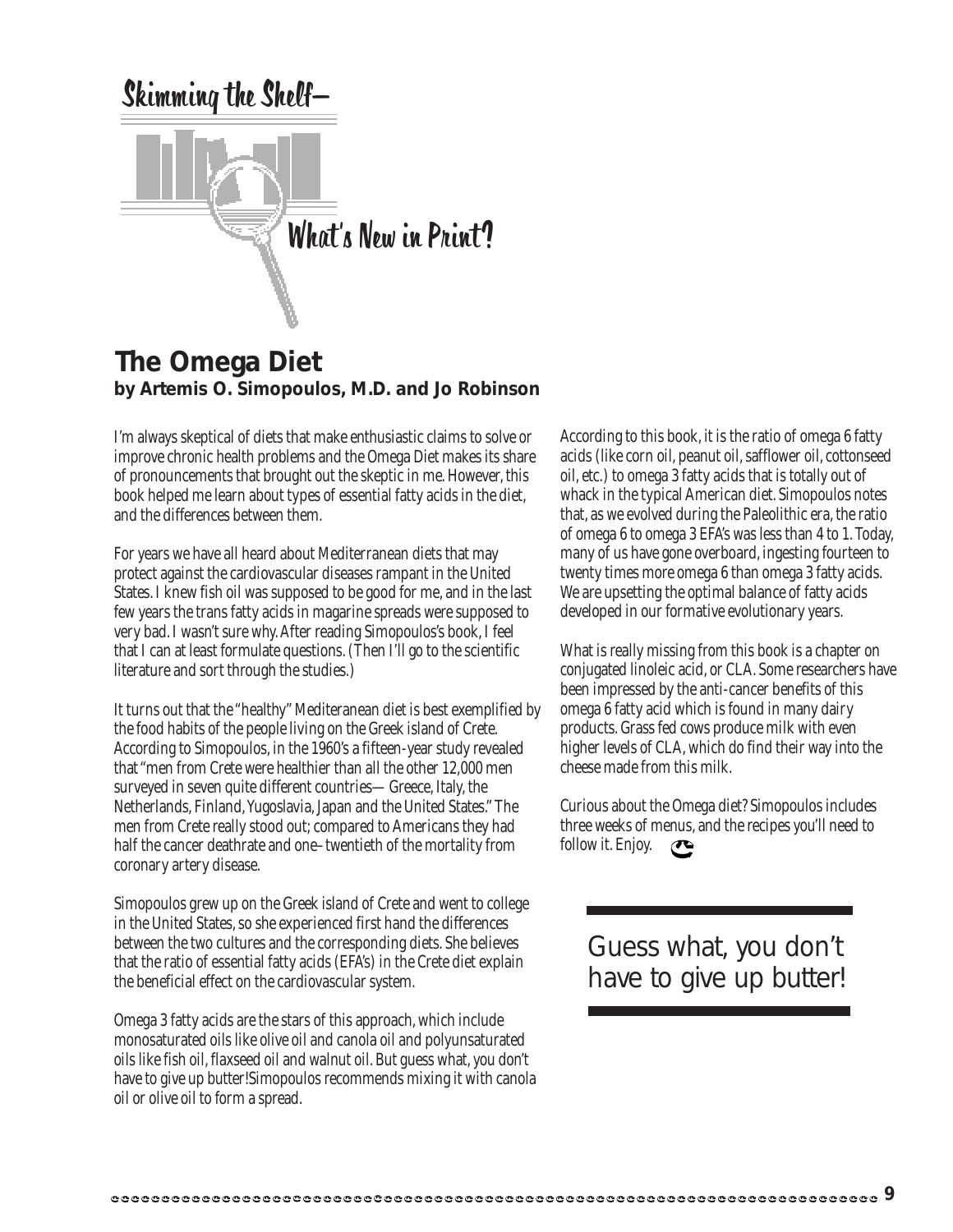# Curd Clinic

*Curd clinic doctor for this issue is Mark Johnson, senior scientist, CDR*

 Despite my best efforts, once in awhile I still have trouble with calcium lactate crystal formation on my cheese. What can you tell me about this issue?  $\overline{\mathsf{U}}$ .

 You certainly aren't the only cheesemaker who wants to know more about calcium lactate crystals, it is a question that comes up often. Let's review what we know. During distribution and handling of Cheddar cheese, a white crystalline material sometimes forms on the surface of the cheese. Although this material—calcium lactate is harmless, consumers avoid it. A.

Several years ago we investigated the development of calcium lactate crystals on the surface of Cheddar cheese. We designed our experiments to test manufacturing, packaging and storage conditions to determine what caused crystal growth, and what could effectively prevent it. This is what we found.

#### **Crystals are a mixture**

The calcium lactate crystals were a mixture of two forms of lactic acid,  $L(+)$  and  $D(-)$ . Each is produced by separate groups of bacteria. The Lactococcus sp. used as a starter for Cheddar cheese can only produce  $L(+)$  lactic acid while some non-starter lactobacilli can convert  $L(+)$ lactic acid to D(-) lactic acid. Although *Lactobacillus helveticus* adjunct bacteria, which is sometimes used to enhance the flavor of Cheddar cheese, can ferment lactose to both forms of lactic acid it is not very good at converting  $L(+)$  to  $D(-)$  lactic acid. The dominant lactobacilli found in Cheddar cheese are *Lb. casei* strains and they are very capable of "racemizing" the  $L(+)$  to  $D(-)$  lactic acid.

We found that calcium lactate crystal formation on the surface of Cheddar cheese is linked to the following factors: growth of Lactobacillus sp. (greater than 1 million per gram of cheese), total amount of lactic acid (usually greater than 1.4% but we have seen crystals in cheese with 1.2 % lactic acid),racemization of lactic acid (at least 20% but more commonly 40% or more of the total lactic acid in the cheese in the D(-) form. Indeed the correlation was so strong that we rarely saw a cheese with crystals that did not meet all three observations. However, not all cheeses that meet these criteria developed crystals.

We noticed that crystals were more likely to develop when the packaging material did not make a tight contact with the cheese surface. Indeed, crystals developed in wrinkled areas, at the sides or at the ends of the package. We observed vacuum-sealed cheeses that were high in lactic acid (1.65% total lactic acid, 50% in the D(-) form) that did not exhibit crystals while cheeses that were gas-flushed had a much greater tendency to develop crystals. If we pricked the vacuum-packaged cheeses with a needle to create an area where the packaging material did not fit tight to the cheese, crystals would develop in this area. Eventually they would spread across the surface of the cheese.

#### **Temperature fluctuations**

Temperature fluctuations are common in retail cheese displays. When we tested the effect of fluctuating temperatures, we found they increased the propensity of the cheese to develop crystals. In many cases we also observed that the packaging material might pull away from the cheese, especially if the high temperature was above 48ºF.

Light exposure per se did not cause calcium lactate crystals to develop. However, if the exposure to light caused the surface of the cheese to warm, cheese serum might accumulate at the surface, especially in areas where the packaging material was not tight, and crystals would develop. Microbial metabolism (increased with warmer temperatures) might result in CO<sub>2</sub> production, which would in turn "open" the package. Crystals would develop at a faster rate when the cheese was subsequently lowered to 40ºF but storing cheese at lower temperature (40ºF) without temperature fluctuation did not prevent crystal formation.

In the past three years a "new" variation of the crystal was brought to our attention that did not meet any of the three criteria except one, high lactic acid content (usually greater than 1.6 %). We have now found calcium lactate crystals that are almost pure  $L(+)$  lactic acid; very little (less than 5%) D(-) lactic acid is present in the cheese and we calculated less than 10,000 lactobacilli per gram of cheese. We can reproduce the crystal defect in cheese making experiments, producing crystals in less than 6 weeks.

#### **Preventing calcium lactate crystals**

The two most successful methods to prevent the appearance of calcium lactate crystals are to lower the lactic acid content to below 1.4 % and to vacuum package the cheese. A continuing problem is that all cheese is not vacuum packaged, so the potential for crystal formation will remain.

Our initial approach was one of looking for correlations. This type of approach will not answer questions regarding the whys and wherefores behind the chemistry of calcium lactate crystallization—more details are necessary. DMI has recently approved a grant to Land o' Lakes (Arden Hills, MN) in collaboration with Dr. Rich Hartel (UW Food Science Department) to study the chemistry of calcium lactate crystallization. Results will give technologists the ammunition they need to develop manufacturing procedures that will lessen the likelihood of crystal formation in Cheddar cheese.

Dybing (et al, JDS 1988) speculated that high ionic calcium in cheese would help promote crystal formation. Keep in mind that, after all, these crystals are calcium and lactic acid. We are exploring this avenue in more detail, especially in the context of calcium equilibrium in milk and cheese and the use of concentrated milks (RO, UF, NFDM).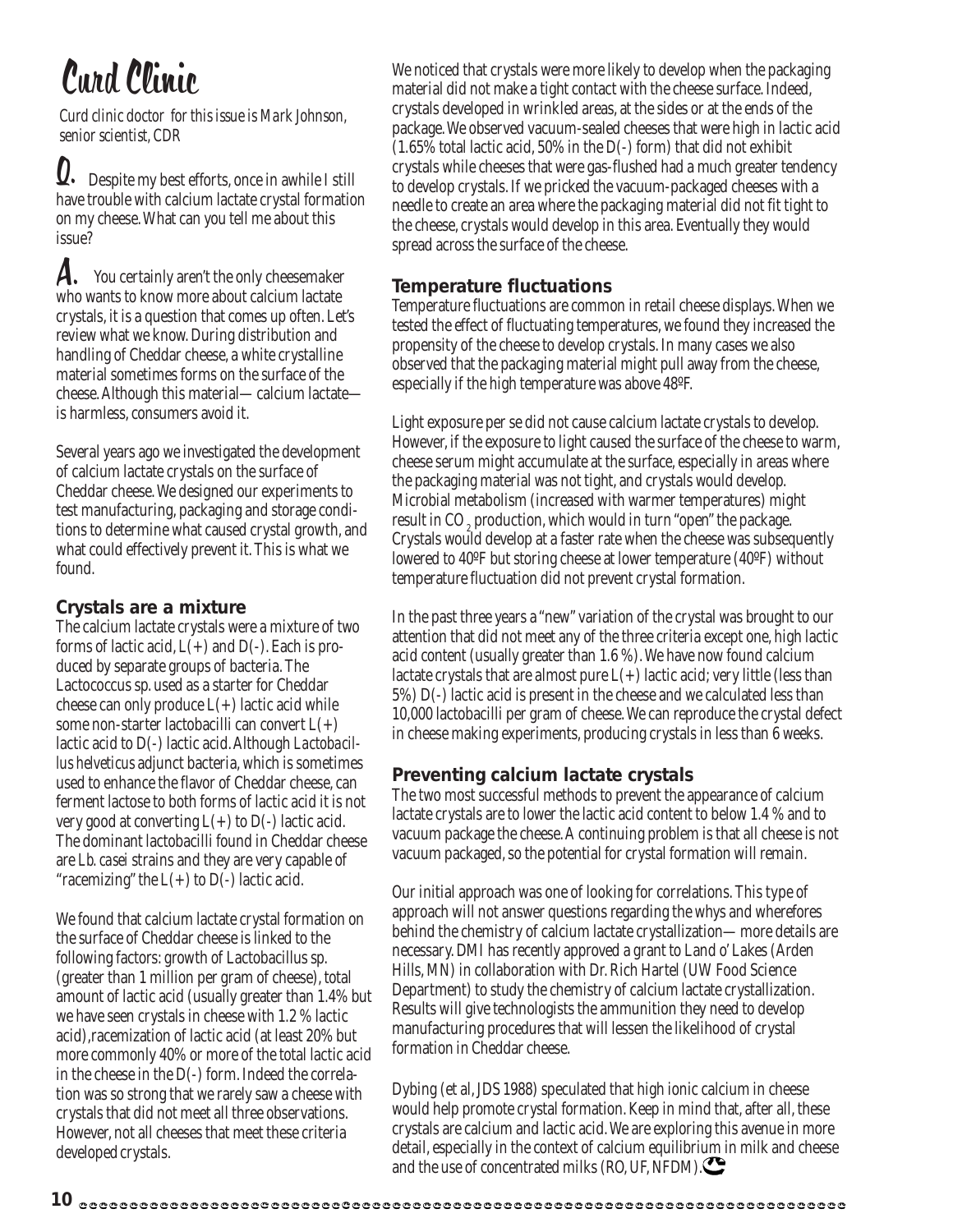#### **References**

M. E. Johnson, B. A. Reisterer, and N.F. Olson. Influence of Nonstarter Bacteria on Calcium Lactate Crystallization on the Surface of Cheddar Cheese. 1990 J. Dairy Sci. 73:1145-1149

M. E. Johnson, B. A. Reisterer, C. Chen, B. Tricomi, and N. F. Olson. Effect of Packaging and Storage Conditions on Calcium Lactate Crystallization on the Surface of Cheddar Cheese. 1990 J. Dairy Sci. 73:3033-3041

S. T. Dybing, J. A. Wiegand, S. A. Brudvig, E. A. Huang, and R. C. Chandan. Effect of Processing variables on the Formation of Calcium Lactate Crystals on Cheddar Cheese. 1988 J. Dairy Sci. 71:1701.

#### **About lactic acid...**

Lactic acid exists in two forms, or isomers. Each form consists of a carbon atom surrounded by four different atoms, in this case a carboxyl group, hydrogen, a methyl group and a hydroxyl group. These two forms are mirror images, and they differ from each other in the way they reflect polarized light. The dextro-rotatory form, or d(-) lactic acid rotates light to clockwise while the levo-rotatory form, or l(+) lactic acid rotates light counter clockwise. A mixture of equal amounts of the  $d(-)$  and  $l(+)$  forms gives an inactive or racemic mixture.



Do these two forms differ in solubility? According to the Merck Index, the bible of chemists everywhere, both forms are extremely soluble, however the d(-) lactic acid may be slightly less soluble. But does that matter in the cheese world? We really don't know. So many variables (see diagram below) influence the development of lactic acid crystal formation in cheese; solubility of isomer forms is only one of them.





Please help us keep our mailing list current! Simply phone, fax or e-mail the information requested below to:

*The Dairy Pipeline* Center for Dairy Research 1605 Linden Dr. Madison, WI 53706 phone: 608/262-8015 fax: 608/262-1578

**Name**

You can also choose to forgo a mailed copy and get on our e-mail subscription list which will remind you to read the Pipeline on the web. E-mail this request to hogensen@cdr.wisc.edu

| <b>Name</b> $\frac{1}{2}$ <b>Name</b> $\frac{1}{2}$ <b>Name</b> $\frac{1}{2}$ <b>Name</b> $\frac{1}{2}$ <b>Name</b> $\frac{1}{2}$ <b>Name</b> $\frac{1}{2}$ <b>Name</b> $\frac{1}{2}$ <b>Name</b> $\frac{1}{2}$ <b>Name</b> $\frac{1}{2}$ <b>Name</b> $\frac{1}{2}$ <b>Name</b> $\frac{1}{2}$ <b>Name</b> $\frac{1}{2}$ <b>Name</b> $\frac{1}{2}$ |
|---------------------------------------------------------------------------------------------------------------------------------------------------------------------------------------------------------------------------------------------------------------------------------------------------------------------------------------------------|
|                                                                                                                                                                                                                                                                                                                                                   |
| Street Address _________________                                                                                                                                                                                                                                                                                                                  |
|                                                                                                                                                                                                                                                                                                                                                   |
|                                                                                                                                                                                                                                                                                                                                                   |
| State <b>State State State State State</b>                                                                                                                                                                                                                                                                                                        |
| <u>Zip_____________________</u>                                                                                                                                                                                                                                                                                                                   |
| (and mailing code)                                                                                                                                                                                                                                                                                                                                |
| $\Box$ CHANGE $\Box$ ADD<br>$\Box$ REMOVE                                                                                                                                                                                                                                                                                                         |